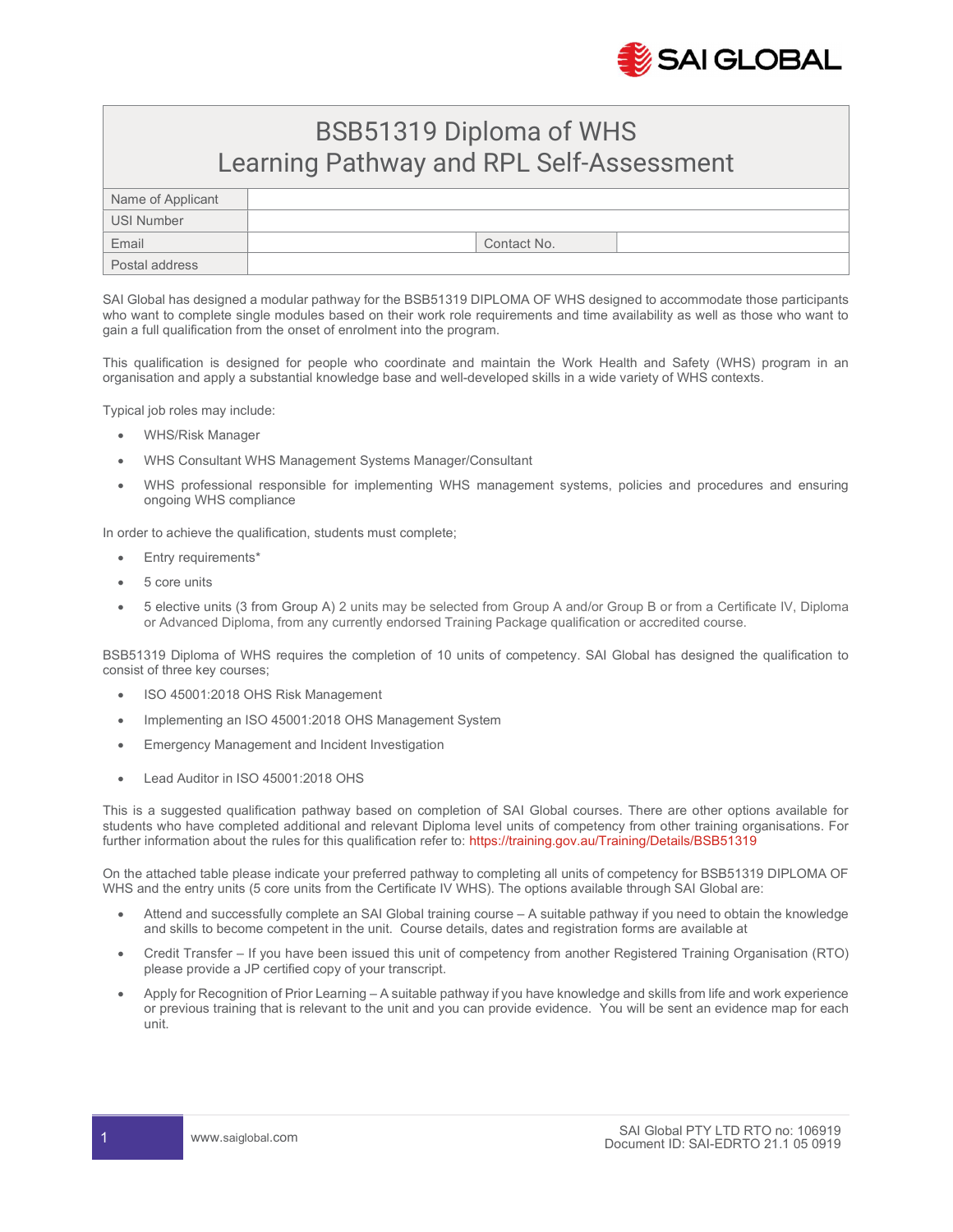

Fees: Course fees can be located at https://infostore.saiglobal.com/en-au/Training-Terms-and-Conditions/. The following fees apply once you have lodged an application for credit:

Credit transfer for current units issued by SAI Global - \$50 flat fee per application

Credit transfer for units that are similar, but were issued under a previous version, or, may differ in a minor way from the current unit (e.g. a letter A at the end instead of the new competency format i.e. without versions "A-B-C") - \$50 per unit of competency

Credit transfer from other training packages that may be used as electives towards the qualification but not included in the design of the SAI Global BSB51315 Diploma of WHS - \$150 per unit of competency,

Recognition (RPL) - \$350 per unit of competency

\* A special rate of \$75 per unit applies to RPL of the entry units for the BSB51319 Diploma of WHS.

| BSB51319 Diploma of WHS offering at SAI Global                                                                                                                                                                                                                                                                                                                                                                                                                                   |                                                                  |                                                               |  |  |  |
|----------------------------------------------------------------------------------------------------------------------------------------------------------------------------------------------------------------------------------------------------------------------------------------------------------------------------------------------------------------------------------------------------------------------------------------------------------------------------------|------------------------------------------------------------------|---------------------------------------------------------------|--|--|--|
| * Certificate IV WHS Entry Requirements                                                                                                                                                                                                                                                                                                                                                                                                                                          | Self-assessment                                                  |                                                               |  |  |  |
| Generally, individuals may commence a qualification as long as they have the knowledge, skills<br>or experience required for entry. This qualification has entry requirements of all core units from<br>BSB41419 Certificate IV in WHS, or equivalent competencies.                                                                                                                                                                                                              | I hold all core<br>units in<br><b>BSB41419</b><br>Certificate IV | Apply for<br>RPL to<br>demonstrate                            |  |  |  |
| The following entry units can be completed through recognition of your skills                                                                                                                                                                                                                                                                                                                                                                                                    |                                                                  | knowledge<br>and skills                                       |  |  |  |
| BSBWHS412 Assist with workplace compliance with WHS laws<br>$\bullet$                                                                                                                                                                                                                                                                                                                                                                                                            |                                                                  |                                                               |  |  |  |
| BSBWHS413 Contribute to implementation and maintenance of WHS consultation and<br>$\bullet$<br>participation processes                                                                                                                                                                                                                                                                                                                                                           | competencies                                                     |                                                               |  |  |  |
| BSBWHS414 Contribute to WHS risk management<br>$\bullet$                                                                                                                                                                                                                                                                                                                                                                                                                         |                                                                  | П                                                             |  |  |  |
| BSBWHS415 Contribute to implementing WHS management systems                                                                                                                                                                                                                                                                                                                                                                                                                      |                                                                  |                                                               |  |  |  |
| BSBWHS416 Contribute to workplace incident response<br>$\bullet$                                                                                                                                                                                                                                                                                                                                                                                                                 |                                                                  |                                                               |  |  |  |
| ISO 45001:2018 OHS RISK MANAGEMENT                                                                                                                                                                                                                                                                                                                                                                                                                                               |                                                                  | Self-assessment                                               |  |  |  |
| On successful completion of this course, participants will obtain the knowledge on how to:<br>Describe and apply the legal requirements for OHS risk management.<br>$\bullet$<br>Describe and apply the risk management process of ISO 31000:2018 Risk Management<br>$\bullet$<br>and the relationship to ISO 45001:2018.<br>Plan and implement OHS risk management for compliance with relevant OHS legislation,<br>$\bullet$<br>codes and standards, including ISO 45001:2018. | Attend<br>training to<br>obtain<br>knowledge<br>and skills       | Apply for<br>RPL to<br>demonstrate<br>knowledge<br>and skills |  |  |  |
| Contribute to the implementation of systematic management of OHS risks in the<br>$\bullet$<br>workplace.<br>Identify workplace hazards and risks.<br>$\bullet$                                                                                                                                                                                                                                                                                                                   | П                                                                | $\overline{\phantom{a}}$                                      |  |  |  |
| Assess workplace hazards and risks.                                                                                                                                                                                                                                                                                                                                                                                                                                              |                                                                  |                                                               |  |  |  |
| Control workplace hazards and risks using the hierarchy of controls.                                                                                                                                                                                                                                                                                                                                                                                                             |                                                                  |                                                               |  |  |  |
| Monitor, review and improve OHS risk management processes and the control of<br>workplace hazards and risks.                                                                                                                                                                                                                                                                                                                                                                     |                                                                  |                                                               |  |  |  |
|                                                                                                                                                                                                                                                                                                                                                                                                                                                                                  |                                                                  |                                                               |  |  |  |
| Manage and contribute to effective OHS communication, consultation and participation<br>$\bullet$<br>processes for risk management.                                                                                                                                                                                                                                                                                                                                              |                                                                  |                                                               |  |  |  |
| Develop procedures and tools for planning hazard identification, risk assessment and risk<br>control within an organisation.                                                                                                                                                                                                                                                                                                                                                     |                                                                  |                                                               |  |  |  |
| Develop, implement and use OHS risk management processes, tools or techniques,<br>$\bullet$<br>including for risk assessment.                                                                                                                                                                                                                                                                                                                                                    |                                                                  |                                                               |  |  |  |
| Assess and use sources of information about risk management.                                                                                                                                                                                                                                                                                                                                                                                                                     |                                                                  |                                                               |  |  |  |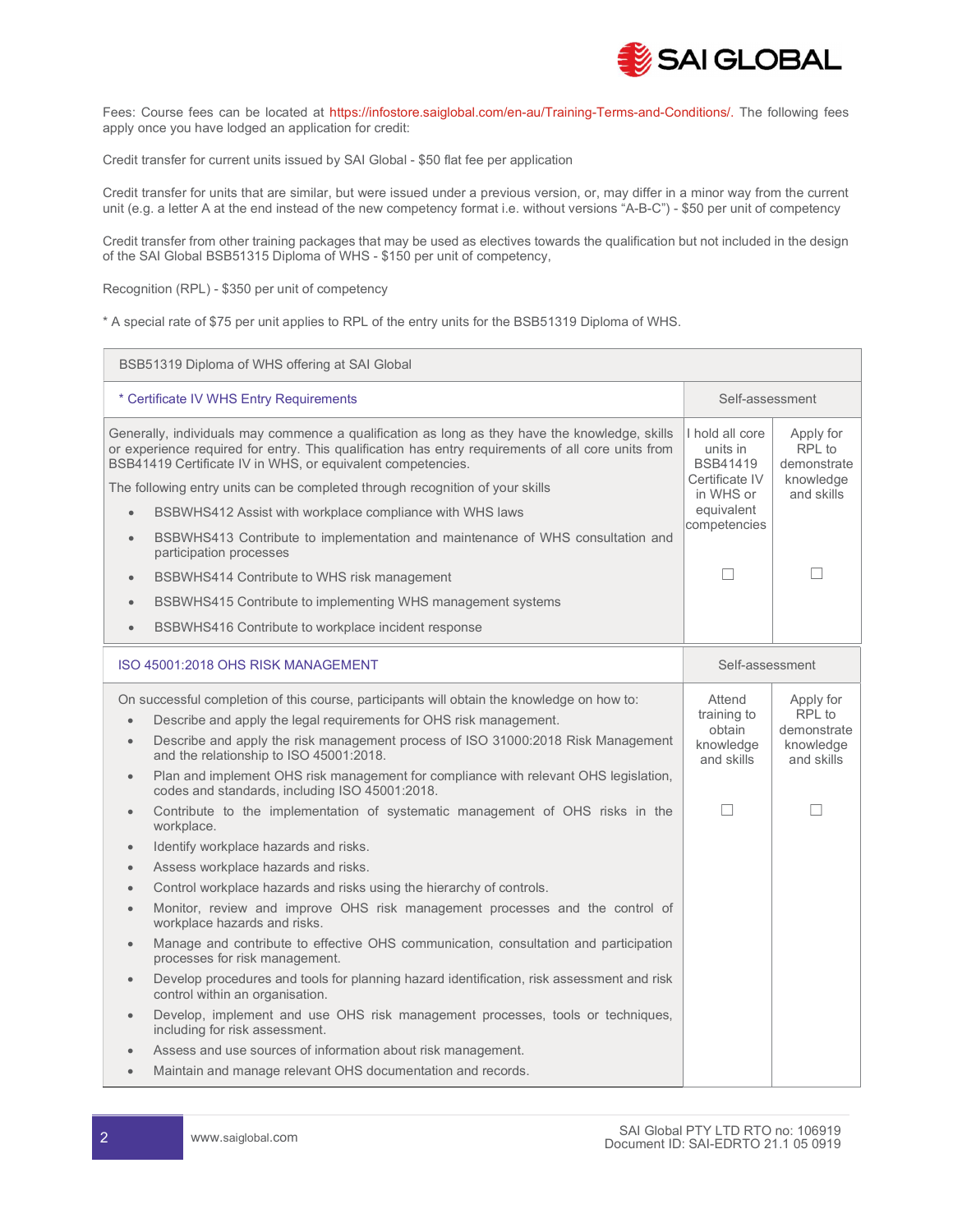

| IMPLEMENTING AN ISO 45001:2018 OHS MANAGEMENT SYSTEM                                                                                                     |                                                                                                                                                                                                                                                                                                                                                                                                                                                                                                                                                                                                                                                                                                                                                                                                                                                                                                                                                                                                                                                                                                                                  |                                                            |                                                               |  |  |  |
|----------------------------------------------------------------------------------------------------------------------------------------------------------|----------------------------------------------------------------------------------------------------------------------------------------------------------------------------------------------------------------------------------------------------------------------------------------------------------------------------------------------------------------------------------------------------------------------------------------------------------------------------------------------------------------------------------------------------------------------------------------------------------------------------------------------------------------------------------------------------------------------------------------------------------------------------------------------------------------------------------------------------------------------------------------------------------------------------------------------------------------------------------------------------------------------------------------------------------------------------------------------------------------------------------|------------------------------------------------------------|---------------------------------------------------------------|--|--|--|
| $\bullet$<br>$\bullet$<br>$\bullet$<br>$\bullet$<br>$\bullet$<br>$\bullet$<br>$\bullet$<br>$\bullet$<br>$\bullet$<br>$\bullet$<br>$\bullet$<br>$\bullet$ | On successful completion of this course, participants will be able to:<br>Apply the appropriate legislation and regulations to the workplace<br>Assess a workplace for compliance with OHS legislation and regulations<br>Identify OHS risks and opportunities, linked to industry and legislative requirements<br>Determine suitable OHS and risk management policy, procedures and initiatives to<br>systematically build an auditable system reflective of the requirements of ISO<br>45001:2018<br>Manage and evaluate OHS participation and consultation processes<br>Contribute to the development of essential requirements for an OHSMS, reflective of<br>the requirements of ISO45001<br>Use an OHS Information System (OHSIS)<br>Contribute to the management and evaluation of an OHS Information System (OHSIS)<br><b>Facilitate OHS activities</b><br>Contribute to the management and maintenance of an OHSMS<br>Contribute to the implementation of an OHSMS<br>Develop a communication plan to support the implementation of an OHSMS<br>Collaborate effectively and ethically with other OHS professionals, and | Attend<br>training to<br>obtain<br>knowledge<br>and skills | Apply for<br>RPL to<br>demonstrate<br>knowledge<br>and skills |  |  |  |
| $\bullet$                                                                                                                                                | Evaluate and continually improve an OHSMS.                                                                                                                                                                                                                                                                                                                                                                                                                                                                                                                                                                                                                                                                                                                                                                                                                                                                                                                                                                                                                                                                                       |                                                            |                                                               |  |  |  |
|                                                                                                                                                          | EMERGENCY MANAGEMENT AND INCIDENT INVESTIGATION                                                                                                                                                                                                                                                                                                                                                                                                                                                                                                                                                                                                                                                                                                                                                                                                                                                                                                                                                                                                                                                                                  |                                                            |                                                               |  |  |  |
|                                                                                                                                                          | Upon successful completion of this course participants should be able to:                                                                                                                                                                                                                                                                                                                                                                                                                                                                                                                                                                                                                                                                                                                                                                                                                                                                                                                                                                                                                                                        | Attend                                                     | Apply for<br>RPL to                                           |  |  |  |
| $\bullet$                                                                                                                                                | Understand the application of ISO 45001 to Emergency preparedness and improvement<br>of the OHSMS through incident investigation.<br>Apply risk management techniques to identify potential emergencies and develop a risk<br>register.                                                                                                                                                                                                                                                                                                                                                                                                                                                                                                                                                                                                                                                                                                                                                                                                                                                                                          | training to<br>obtain<br>knowledge<br>and skills           | demonstrate<br>knowledge<br>and skills                        |  |  |  |
| $\bullet$                                                                                                                                                | Identify options and actions required as an initial response to an incident and/or<br>emergency situation.                                                                                                                                                                                                                                                                                                                                                                                                                                                                                                                                                                                                                                                                                                                                                                                                                                                                                                                                                                                                                       |                                                            | H                                                             |  |  |  |
| $\bullet$                                                                                                                                                | Identify required resources, equipment and training.                                                                                                                                                                                                                                                                                                                                                                                                                                                                                                                                                                                                                                                                                                                                                                                                                                                                                                                                                                                                                                                                             |                                                            |                                                               |  |  |  |
| $\bullet$                                                                                                                                                | Plan and develop response procedures for potential incidents and/or emergencies.                                                                                                                                                                                                                                                                                                                                                                                                                                                                                                                                                                                                                                                                                                                                                                                                                                                                                                                                                                                                                                                 |                                                            |                                                               |  |  |  |
| $\bullet$                                                                                                                                                | Implement initial response procedures ensuring WHS legislative and regulatory reporting<br>requirements are met.                                                                                                                                                                                                                                                                                                                                                                                                                                                                                                                                                                                                                                                                                                                                                                                                                                                                                                                                                                                                                 |                                                            |                                                               |  |  |  |
|                                                                                                                                                          | Contribute to post incident activities including incident investigations.                                                                                                                                                                                                                                                                                                                                                                                                                                                                                                                                                                                                                                                                                                                                                                                                                                                                                                                                                                                                                                                        |                                                            |                                                               |  |  |  |
|                                                                                                                                                          | Monitor emergency and incident response and report on any deficiencies or non-<br>conformances that require action.                                                                                                                                                                                                                                                                                                                                                                                                                                                                                                                                                                                                                                                                                                                                                                                                                                                                                                                                                                                                              |                                                            |                                                               |  |  |  |
| $\bullet$                                                                                                                                                | Develop an investigation plan.                                                                                                                                                                                                                                                                                                                                                                                                                                                                                                                                                                                                                                                                                                                                                                                                                                                                                                                                                                                                                                                                                                   |                                                            |                                                               |  |  |  |
| $\bullet$                                                                                                                                                | Collect relevant information and data, including evidence, to contribute to the investigation<br>process.                                                                                                                                                                                                                                                                                                                                                                                                                                                                                                                                                                                                                                                                                                                                                                                                                                                                                                                                                                                                                        |                                                            |                                                               |  |  |  |
| $\bullet$                                                                                                                                                | Analyse information and data gathered to identifying both the immediate cause of the<br>incident and/or emergency and the underlying root cause.                                                                                                                                                                                                                                                                                                                                                                                                                                                                                                                                                                                                                                                                                                                                                                                                                                                                                                                                                                                 |                                                            |                                                               |  |  |  |
|                                                                                                                                                          | Develop recommendations for corrective actions to be implemented.                                                                                                                                                                                                                                                                                                                                                                                                                                                                                                                                                                                                                                                                                                                                                                                                                                                                                                                                                                                                                                                                |                                                            |                                                               |  |  |  |
|                                                                                                                                                          | Compile and communicate to relevant persons the incident investigation report with clear<br>conclusions and findings.                                                                                                                                                                                                                                                                                                                                                                                                                                                                                                                                                                                                                                                                                                                                                                                                                                                                                                                                                                                                            |                                                            |                                                               |  |  |  |